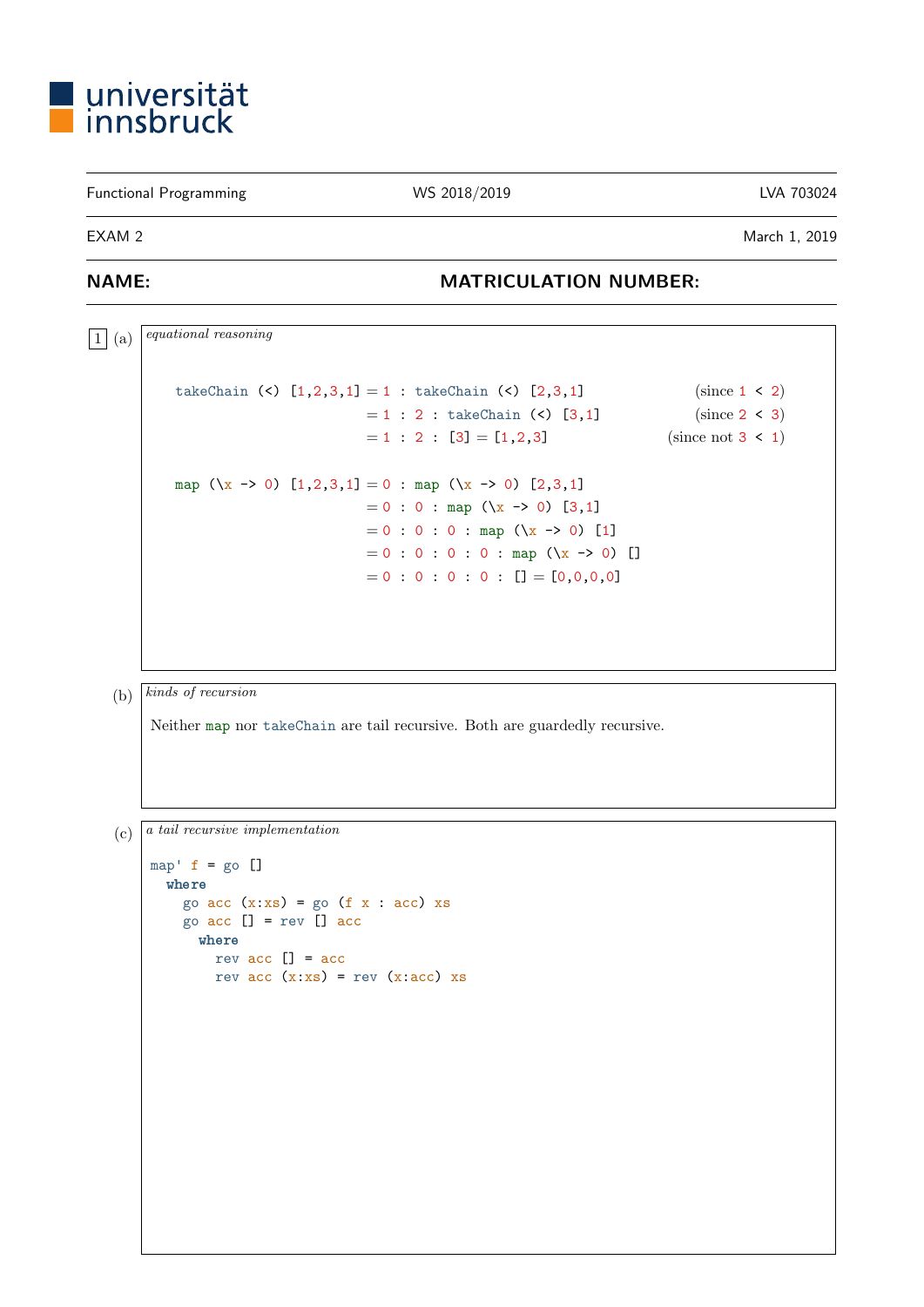$\boxed{2}$  (a)  $\boxed{base\ case}$ 

We employ structural induction over xs. The base case, where  $xs = [$ ], is taken care of by the derivation:

map  $(\lambda x \rightarrow x)$  [] = [] (definition of map)

 $(b)$  induction hypothesis and statement to show in step case

In the step case  $xs = z : zs$  for some element z and list zs. The induction hypothesis (IH) is

map  $(\lambda x \rightarrow x)$   $zs = zs$ 

and the statement we have to show in order to conclude the step case is

map 
$$
(x \to x) (z : zs) = z : zs
$$

(c)  $s_{\text{t}}$  step case

We prove the step case by the following derivation

$$
\begin{aligned}\n\text{map } (\lambda x \to x) (z : zs) &= (\lambda x \to x) z : \text{map } (\lambda x \to x) zs \\
&= z : \text{map } (\lambda x \to x) zs \\
&= z : zs\n\end{aligned}\n\tag{def}
$$

 $(\text{definition of map})$ (beta reduction)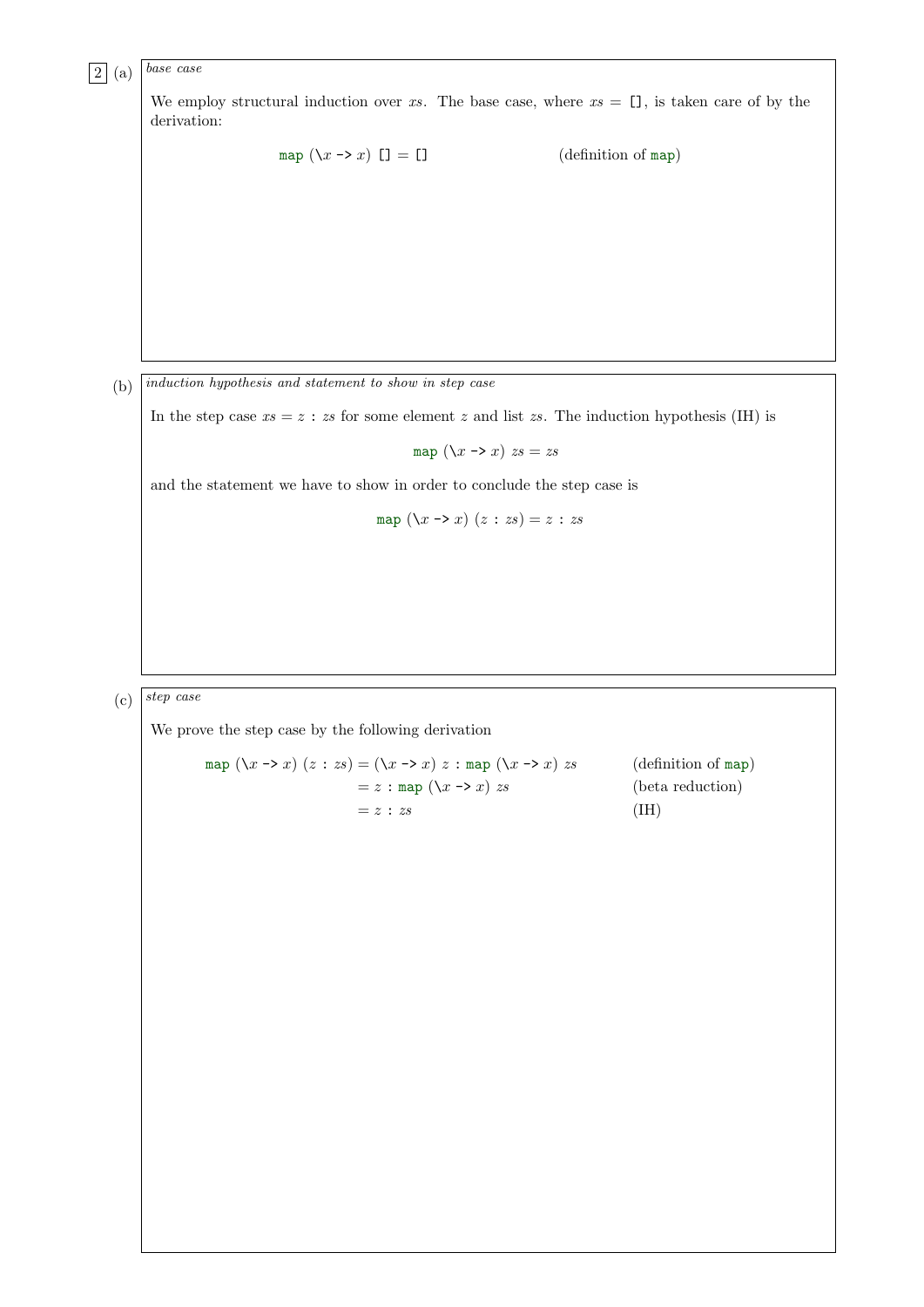| 3                          | conventions                                                                                                                                |
|----------------------------|--------------------------------------------------------------------------------------------------------------------------------------------|
| $\left( \mathrm{a}\right)$ |                                                                                                                                            |
|                            | Using the notational conventions from the lecture we obtain                                                                                |
|                            | $(\lambda x. x) (\lambda xy. y) ((\lambda x. x) (\lambda xy. y) a)$                                                                        |
|                            |                                                                                                                                            |
|                            |                                                                                                                                            |
|                            |                                                                                                                                            |
|                            |                                                                                                                                            |
| (b)                        | applicative order reduction                                                                                                                |
|                            |                                                                                                                                            |
|                            | $(\lambda x. x) (\lambda xy. y) ((\lambda x. x) (\lambda xy. y) a) \rightarrow_{\beta} (\lambda x. x) (\lambda xy. y) ((\lambda xy. y) a)$ |
|                            | $\rightarrow_{\beta} (\lambda x.\, x) \ (\lambda x y.\, y)$ $(\lambda y.\, y)$                                                             |
|                            | $\rightarrow_{\beta} (\lambda xy.\,y) \ (\lambda y.\,y)$                                                                                   |
|                            | $\rightarrow_{\beta} (\lambda y. y)$                                                                                                       |
|                            |                                                                                                                                            |
|                            |                                                                                                                                            |
|                            |                                                                                                                                            |
|                            |                                                                                                                                            |
|                            |                                                                                                                                            |
|                            |                                                                                                                                            |
|                            |                                                                                                                                            |
|                            |                                                                                                                                            |
|                            |                                                                                                                                            |
|                            |                                                                                                                                            |
|                            |                                                                                                                                            |
|                            | $alpha$ -equivalence                                                                                                                       |
| (c)                        |                                                                                                                                            |
|                            | Since we only have the variables $x$ and $y$ at our disposal, the only way to solve this exercise is by                                    |
|                            | shadowing the bound variable of the outer abstraction in the nested one (see last two lines):                                              |
|                            | $(\lambda yx. x) y$                                                                                                                        |
|                            | $(\lambda xx. x) y$                                                                                                                        |
|                            | $(\lambda yy. y) y$                                                                                                                        |
|                            |                                                                                                                                            |
|                            |                                                                                                                                            |
|                            |                                                                                                                                            |
|                            |                                                                                                                                            |
|                            |                                                                                                                                            |
|                            |                                                                                                                                            |
|                            |                                                                                                                                            |
| (d)                        |                                                                                                                                            |
|                            | Consider the $\lambda$ -term                                                                                                               |
|                            | $(\lambda xy.\,y)\,\,(\underline{(\lambda x.\,x\,\,x)}\,\,(\lambda x.\,x\,\,x))$                                                           |
|                            | that contains two redexes (marked by underlining). Contracting the outermost redex (the whole                                              |
|                            | term) yields the normal form $\lambda y$ . y in a single $\beta$ -step, whereas the rightmost redex can be contracted                      |
|                            | ad infinitum without changing the term, constituting the desired infinite $\beta$ -reduction.                                              |
|                            |                                                                                                                                            |
|                            |                                                                                                                                            |
|                            |                                                                                                                                            |
|                            |                                                                                                                                            |
|                            |                                                                                                                                            |
|                            |                                                                                                                                            |